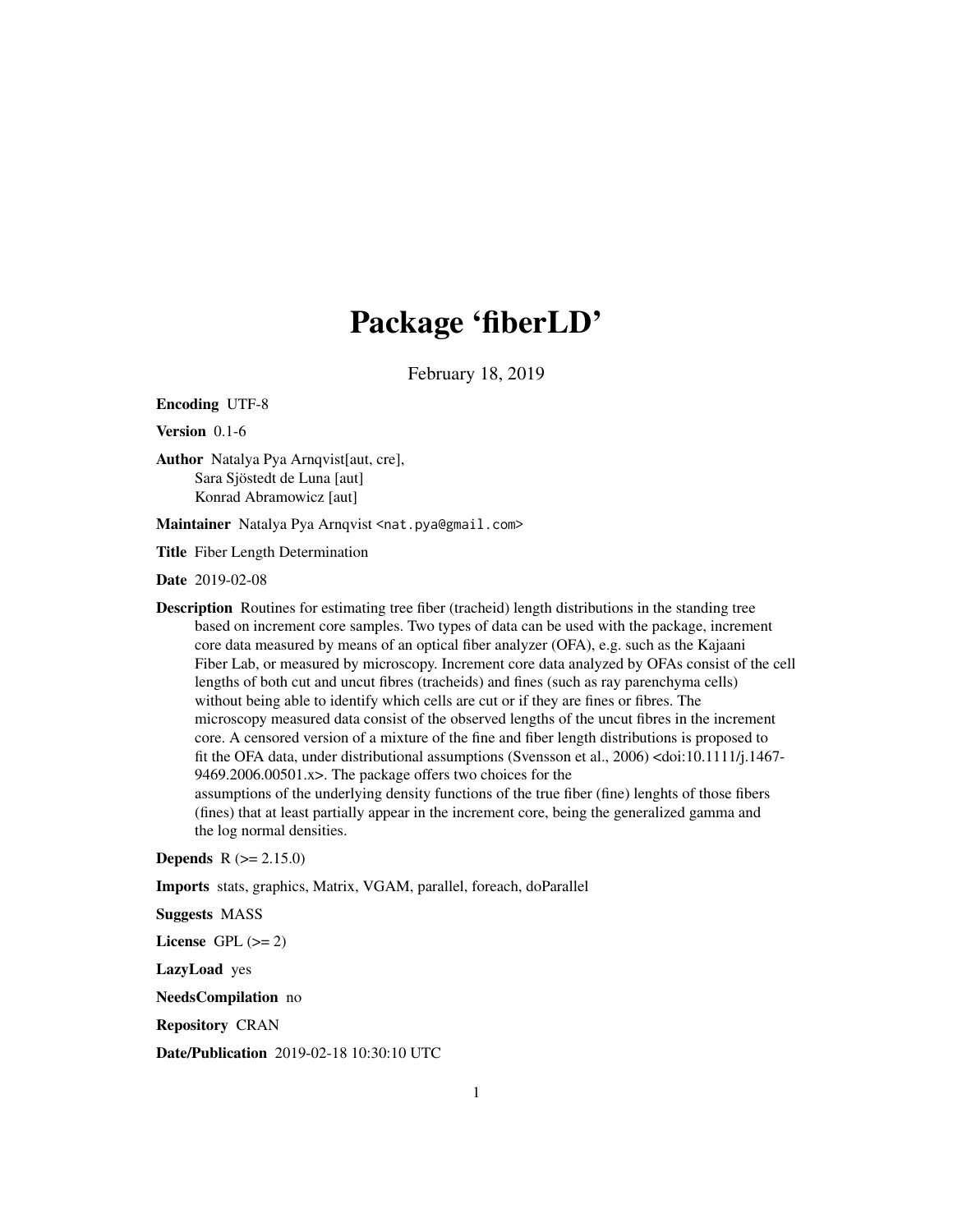# <span id="page-1-0"></span>R topics documented:

| Index |  |
|-------|--|
|       |  |

fiberLD-package *Fiber Length Determination*

# Description

fiberLD provides functions for estimating tree fiber (tracheid) length distributions in the standing tree based on increment core samples. Two types of data can be used with the package, increment core data measured by means of an optical fiber analyzer (OFA), e.g. such as the Kajaani Fiber Lab, or measured by microscopy. Increment core data analyzed by OFAs consist of the cell lengths of both cut and uncut fibres (tracheids) and fines (such as ray parenchyma cells) without being able to identify which cells are cut or if they are fines or fibres. The microscopy measured data consist of the observed lengths of the uncut fibres in the increment core. A censored version of a mixture of the fine and fiber length distributions is proposed to fit the OFA data, under distributional assumptions. The package offers two choices for the assumptions of the underlying density functions of the true fiber (fine) lenghts of those fibers (fines) that at least partially appear in the increment core, being the generalized gamma and the log normal densities.

Maximum likelihood estimation is used for estimating the model parameters for both the OFA analyzed data and the microscopy measured data. In addition a stochastic version of the expectationmaximization method is provided to fit the log normal model to the increment core data analyzed by OFAs. Details about methods and data can be found in references.

# **Details**

| Package: | fiberLD    |
|----------|------------|
| Type:    | Package    |
| License: | $GPL (=2)$ |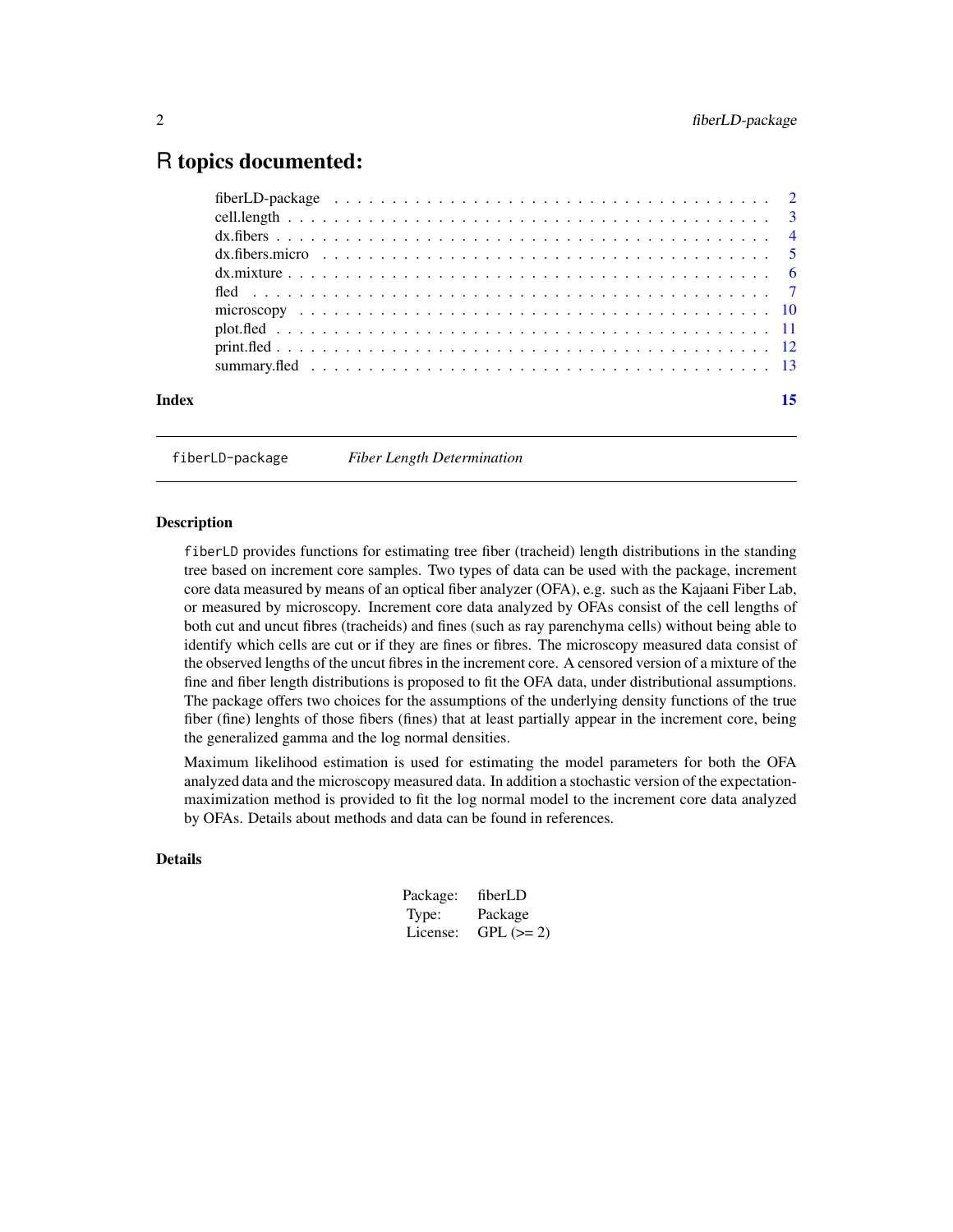#### <span id="page-2-0"></span>cell.length 3

#### Author(s)

Sara Sjöstedt de Luna, Konrad Abramowicz, Natalya Pya Arnqvist

Maintainer: Natalya Pya Arnqvist<nat.pya@gmail.com>

# References

Svensson, I., Sjöstedt de Luna, S., Bondesson, L. (2006). Estimation of wood fibre length distributions from censored data through an EM algorithm. *Scandinavian Journal of Statistics*, 33(3), 503–522.

Chen, Z. Q., Abramowicz, K., Raczkowski, R., Ganea, S., Wu, H. X., Lundqvist, S. O., Mörling, T., Sjöstedt de Luna, S., Gil, M.R.G., Mellerowicz, E. J. (2016). Method for accurate fiber length determination from increment cores for large-scale population analyses in Norway spruce. *Holzforschung*. Volume 70(9), 829–838.

cell.length *Example of increment core data*

#### Description

Simulated data of cell lengths of both cut and uncut fines and fibres from an increment core (as measured by means of an optical fiber abalyzer). The data were simulated from a censored version of a mixture of the fine and fiber length distributions under the assumption that the true lengths of those cells (fines and fibers) that at least partially appear in the increment core follow generalized gamma distributions. Useful for illustrating the use of fled().

# Usage

data(cell.length)

#### Format

cell. length is a vector of 3000 cell lengths simulated from the density

dx.mixture(x, par, r=6, model="ggamma") with parameters

par=c(.32,0.001, 0.276, 5.02, 2.31, 3.41, 1.69).

#### References

Svensson, I., Sjöstedt de Luna, S., Bondesson, L. (2006). Estimation of wood fibre length distributions from censored data through an EM algorithm. *Scandinavian Journal of Statistics*, 33(3), 503–522.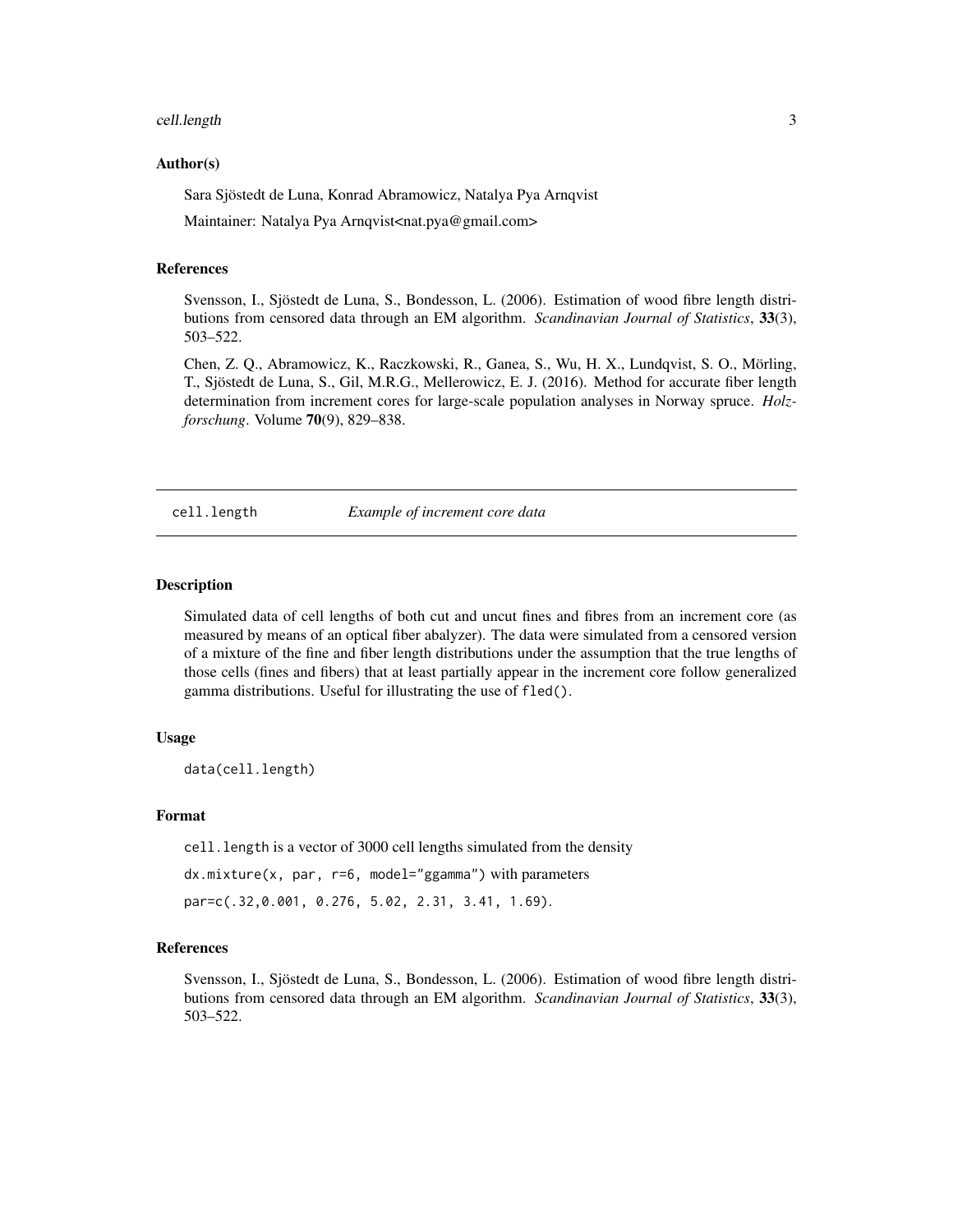<span id="page-3-1"></span><span id="page-3-0"></span>

# <span id="page-3-2"></span>Description

Functions to get values of the density functions of the fiber length on three different scales: as observed in the increment core corresponding to cut and uncut fiber lengths in the core (dx.fibers), as true fiber lengths of the fibres that at least partially appear in the increment core (dy.fibers) and as the true fiber lengths in the standing tree (dw.fibers).

#### Usage

```
dx.fibers(x, par, r, model="ggamma")
dy.fibers(x, par, model="ggamma")
dw.fibers(x, par, r, model="ggamma")
```
# Arguments

| X     | vector of fiber lengths                            |
|-------|----------------------------------------------------|
| par   | vector of parameters for fiber length distribution |
| -r    | radius of the increment core                       |
| model | either ggamma (default) or lognorm                 |

#### Value

returns a vector of density values

# Author(s)

Sara Sjöstedt de Luna, Konrad Abramowicz, Natalya Pya Arnqvist

#### See Also

[dx.mixture](#page-5-1), [dy.mixture](#page-5-2), [dw.mixture](#page-5-2)

# Examples

```
library(fiberLD)
r <- 2.5
par <- c(1.8,2.7,2.6)
x <- seq(.01, 2*r-.01,length=100)
f1 \leq dy.fibers(x, par)
plot(x,f1,type="l")
f2 \leq d x.fibers(x, par, r)
f3 \leftarrow dw.fibers(x, par, r)
```
## the same functions can be used for plotting fine densities...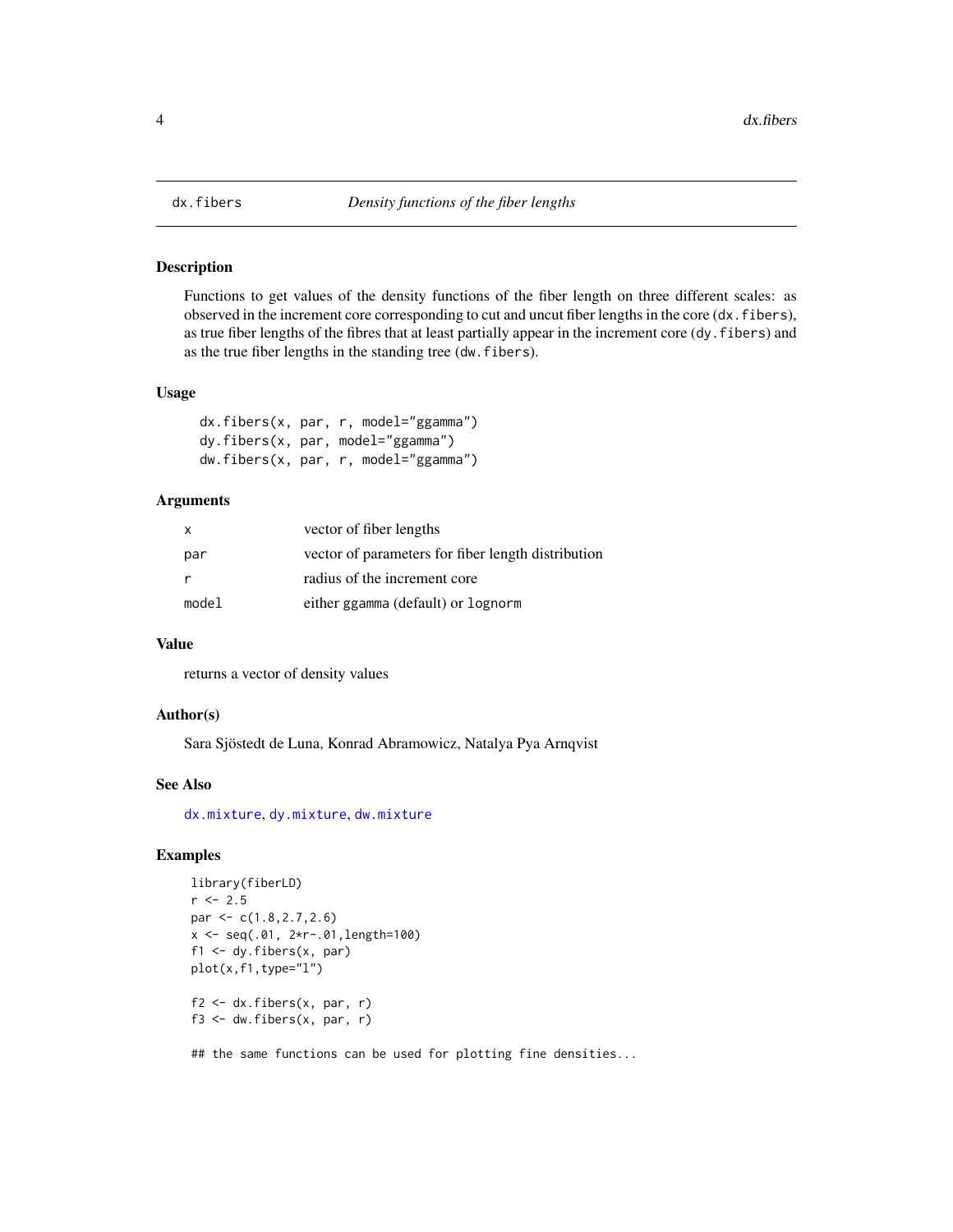# <span id="page-4-0"></span>dx.fibers.micro 5

```
par.fines \leq c(-2, .5)x < - seq(0, 2, length=100)
f1.fines <- dy.fibers(x, par.fines, model="lognorm")
plot(x,f1.fines,type="l")
## getting the distribution in the tree that goes beyond the length
## of the diameter, 2r ...
w <- seq(0,8,length=200)
f5 \leq dw.fibers(w,par,r) ## fiber density in the tree
par.fines <- c(.06,1.5,3.3)
f2.fines <- dw.fibers(w, par.fines,r)
par(mfrow=c(1,2))
plot(w,f5,type="l", main="fiber density")
plot(w,f2.fines,type="l", main="fine density")
```
dx.fibers.micro *Density functions of the fiber length based on microscopy data*

# Description

Functions to get values of the density functions of the fiber length on three different scales based on microscopy data, being the uncut fibres in the core: the uncut fibres in the increment core (dx.fibers.micro), as true fiber lengths of those fibres that at least partially appears in the increment core (dy.fibers.micro) and as the true fiber lengths in the standing tree (dw.fibers.micro).

#### Usage

dx.fibers.micro(x, par, r, model="ggamma") dy.fibers.micro(x, par, model="ggamma") dw.fibers.micro(x, par, r, model="ggamma")

# Arguments

| x     | vector of fiber length                             |
|-------|----------------------------------------------------|
| par   | vector of parameters for fiber length distribution |
| r     | radius of the increment core                       |
| model | either ggamma (default) or lognorm                 |

# Value

returns a vector of density values

# Author(s)

Sara Sjöstedt de Luna, Konrad Abramowicz, Natalya Pya Arnqvist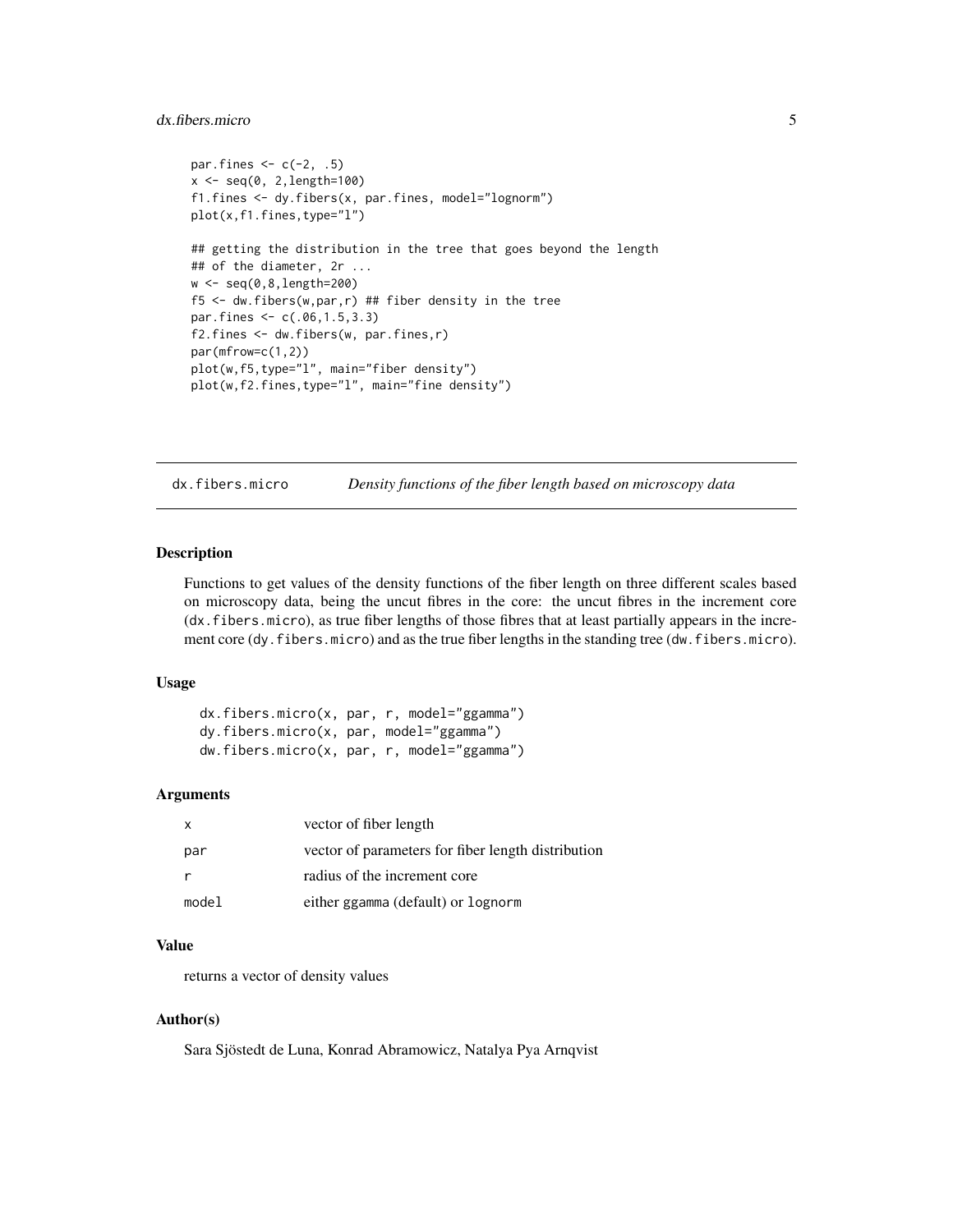# See Also

[dx.fibers](#page-3-1), [dy.mixture](#page-5-2)

# Examples

```
library(fiberLD)
r < -2.5par <- c(1.8,2.7,2.6)
x <- seq(.01, 2*r-.01,length=100)
f1 <- dy.fibers.micro(x, par)
plot(x,f1,type="l")
f2 <- dx.fibers.micro(x, par, r)
## getting the density in the tree that goes beyond the length
## of the diameter, 2r,...
w <- seq(0,8,length=200)
f3 <- dw.fibers.micro(w, par, r)
plot(w,f3,type="l")
```
<span id="page-5-1"></span>dx.mixture *Mixture density functions of the cell lengths in the increment core*

# <span id="page-5-2"></span>Description

Functions to get values of the mixture density functions of the cell lengths on three different scales: as observed in the increment core, i.e. cut or uncut fibers or fines (dx.mixture), as true cell lengths (fibers or fines) that at least partially appears in the increment core (dy.mixture) and as the true cell lengths (fines or fibres) in the standing tree (dw.mixture).

#### Usage

```
dx.mixture(x, par, r, model="ggamma")
dy.mixture(x, par, model="ggamma")
dw.mixture(x, par, r, model="ggamma")
```
# Arguments

| $\mathsf{x}$ | vector of cell length values       |
|--------------|------------------------------------|
| par          | vector of mixture model parameters |
| - r          | radius of the increment core       |
| model        | either ggamma (default) or lognorm |

# Value

returns a vector of density values

<span id="page-5-0"></span>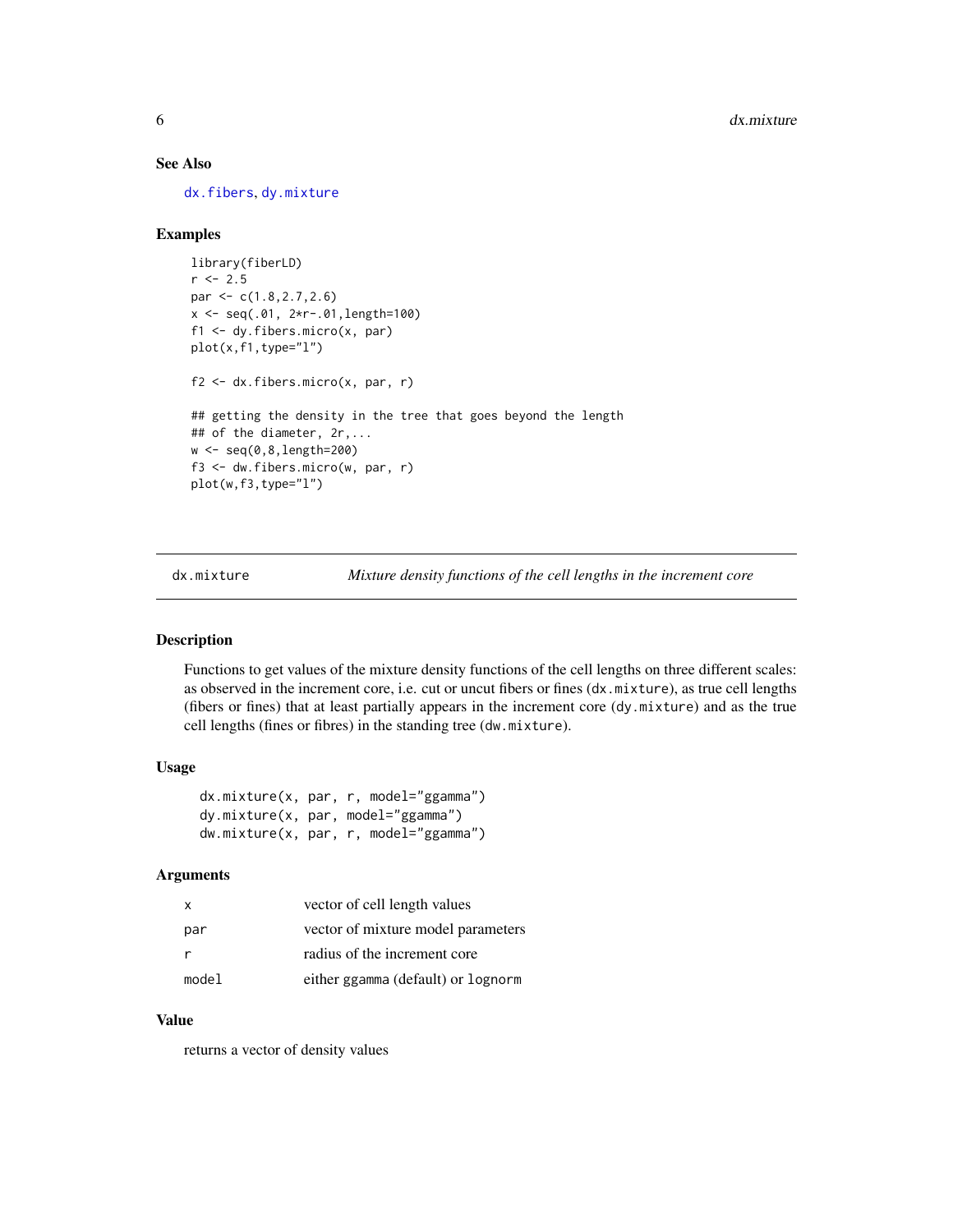<span id="page-6-0"></span>fled the contract of the contract of the contract of the contract of the contract of the contract of the contract of the contract of the contract of the contract of the contract of the contract of the contract of the contr

# Author(s)

Sara Sjöstedt de Luna, Konrad Abramowicz, Natalya Pya Arnqvist

# See Also

[dx.fibers](#page-3-1), [dy.fibers](#page-3-2), [dw.fibers](#page-3-2)

# Examples

```
## Not run:
library(fiberLD)
data(cell.length)
r \leq -6d <- fled(data=cell.length,model="lognorm",r=r)
x < - seq(0, 8, length=100)
f1 <- dx.mixture(x=x, par=d$par,r=r, model="lognorm")
plot(x,f1,type="l")
w <- seq(0, 2*r+2,length=150)
f2 <- dy.mixture(w, d$par, model="lognorm")
f3 <- dw.mixture(w, d$par, 6, model="lognorm")
plot(w,f3,type="l")
```
## End(Not run)

<span id="page-6-1"></span>fled *Fiber length determination*

#### **Description**

This function estimates fiber (tracheid) and fine (e.g. ray parenchyma cells and other small particles) lengths distribution in standing trees based on increment cores (cylindric wood samples). The data from the increment cores contain uncut fiber, fibers cut once or twice (cut by the borer) as well as non-fiber cells so-called 'fines'. A censored version of a mixture of the fine and fiber length distributions is therefore proposed to fit the data. The function offers two choices for the underlying density functions of the true unobserved uncut lengths of the fines and fibers in the increment core such as generalized gamma and log normal densities. The parameters of the mixture models are estimated by log likelihood maximization. The routine calls an optim() or nlm() functions for optimization procedure with the possibility to use a supplied gradient function. Some parameters of the generalized gamma mixture model can be fixed (rather than estimated) at the given values.

# Usage

```
fled(data=stop("No data supplied"), data.type="ofa", r=2.5,
   model="ggamma", method="ML", parStart=NULL, fixed=NULL,
   optimizer=c("optim","L-BFGS-B","grad"),lower=-Inf,upper=Inf,...)
```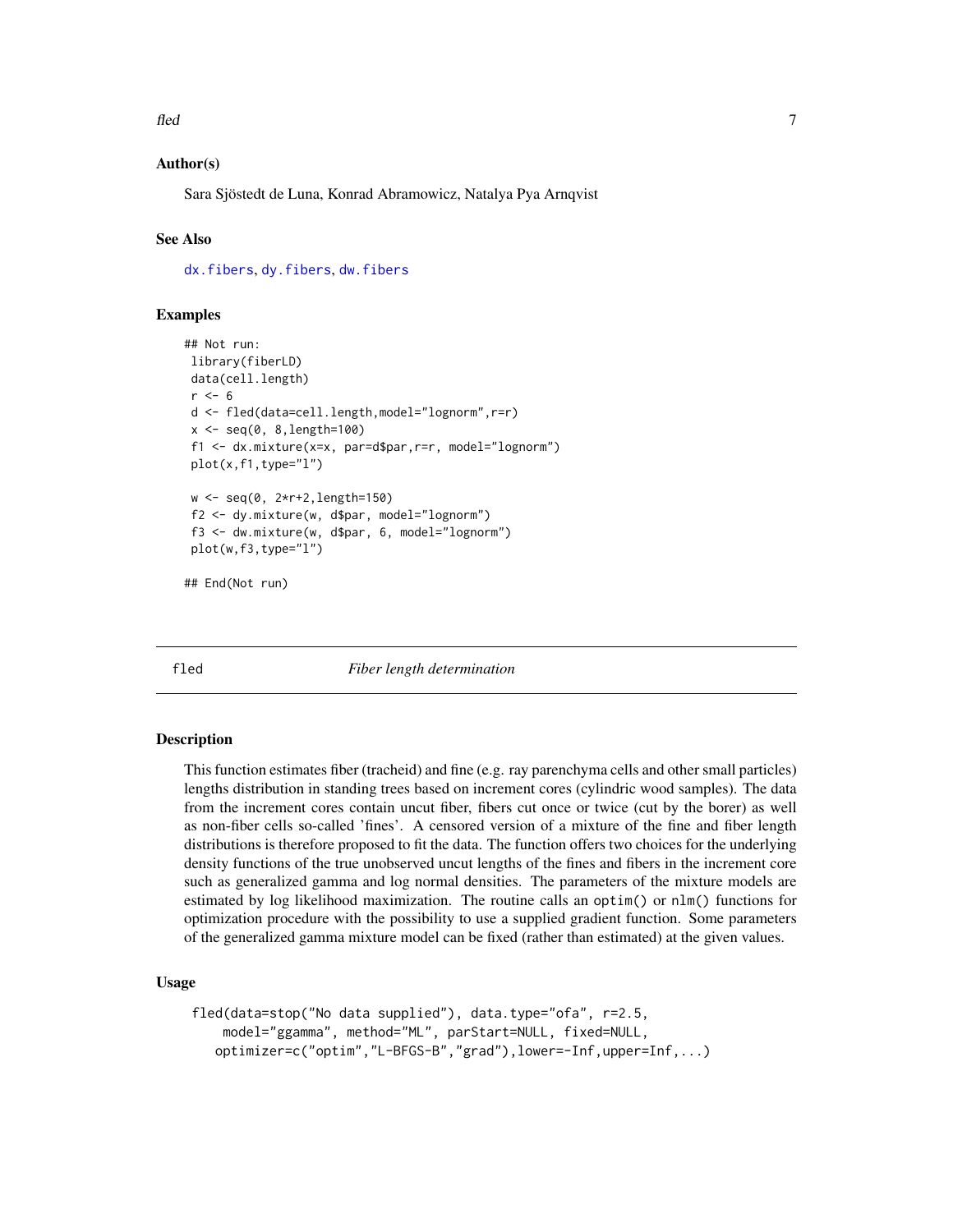# Arguments

| data         | A numeric vector of cell lengths from increment cores.                                                                                                                                                                                                                                                                                                                                                                                                                                                                                                                                                                                     |
|--------------|--------------------------------------------------------------------------------------------------------------------------------------------------------------------------------------------------------------------------------------------------------------------------------------------------------------------------------------------------------------------------------------------------------------------------------------------------------------------------------------------------------------------------------------------------------------------------------------------------------------------------------------------|
| data.type    | type of data supplied: "ofa" (default) measured by an optical fiber analyser, or<br>measured by "microscopy" (only the lengths of uncut fibers in the core).                                                                                                                                                                                                                                                                                                                                                                                                                                                                               |
| r            | radius of the increment core (default 2.5).                                                                                                                                                                                                                                                                                                                                                                                                                                                                                                                                                                                                |
| model        | if model="ggamma" then the distributions of the true lengths of the fibers (fines)<br>that at least partially appear in the increment core are assumed to follow gener-<br>alized gamma distributions; if model="lognorm" then log normal distributions<br>are assumed on those fiber (fine) lengths.                                                                                                                                                                                                                                                                                                                                      |
| method       | Currently only maximum likelihood method' 'ML' is available.                                                                                                                                                                                                                                                                                                                                                                                                                                                                                                                                                                               |
| parStart     | numerical vector of starting values of parameters (or fixed values for ggamma<br>model when ! is. null(fixed)). The parameter values of the generalized gamma<br>model should be given in the following order,                                                                                                                                                                                                                                                                                                                                                                                                                             |
|              | $(\epsilon, b_{fines}, d_{fines}, k_{fines}, b_{fibers}, d_{fibers}, k_{fibers}).$<br>The parameter values of the log normal model are in the order                                                                                                                                                                                                                                                                                                                                                                                                                                                                                        |
|              | $(\epsilon, \mu_{fines}, \sigma_{fines}, \mu_{fibers}, \sigma_{fibers})$ (see Details below).                                                                                                                                                                                                                                                                                                                                                                                                                                                                                                                                              |
| fixed        | TRUE/FALSE vector of seven components used to tell which parameters of<br>ggamma model to fix. These are fixed at the values given in the argument<br>parStart). The positive values in parStart for non-fixed parameters are start-<br>ing values for the optimiser, the negative or zero values indicate that no starting<br>values are assumed. Note, fixing parameter values currently works only with<br>'optim'.                                                                                                                                                                                                                     |
| optimizer    | numerical optimization method used to minimize 'minus' the loglikelihood func-<br>tion of the observed data: 'optim', 'nlm' or 'nlm.fd' (nlm is based on finite-<br>difference approximation of the derivatives). If optimizer=="optim" then the<br>second argument specifies the numerical method to be used in 'optim' ("Nelder-<br>Mead", "BFGS", "CG", "L-BFGS-B", "SANN". The third element of optimizer<br>indicates whether the finite difference approximation should be used ('fd') or an-<br>alytical gradient ('grad') for the 'BFGS', 'CG' and 'L-BFGS-B' methods. The<br>default is optimizer=c("optim", "L-BFGS-B", "grad"). |
| lower, upper | Bounds on the parameters for the "L-BFGS-B" method. The order of the bounds<br>values has to be the same as the order of the parStart. Note that these bounds<br>are on the original rather than transformed scale of the parameters used for op-<br>timization.                                                                                                                                                                                                                                                                                                                                                                           |
| .            | Further arguments to be passed to optim.                                                                                                                                                                                                                                                                                                                                                                                                                                                                                                                                                                                                   |

# Details

The probability density function of the three-parameter generalized gamma distribution proposed by Stacy (1962) can be written as

$$
f(y; b, d, k) = db^{-dk} y^{dk-1} \exp[-(y/b)^d]/\Gamma(k),
$$

where  $b > 0$ ,  $d > 0$ ,  $k > 0$ , and  $y > 0$ .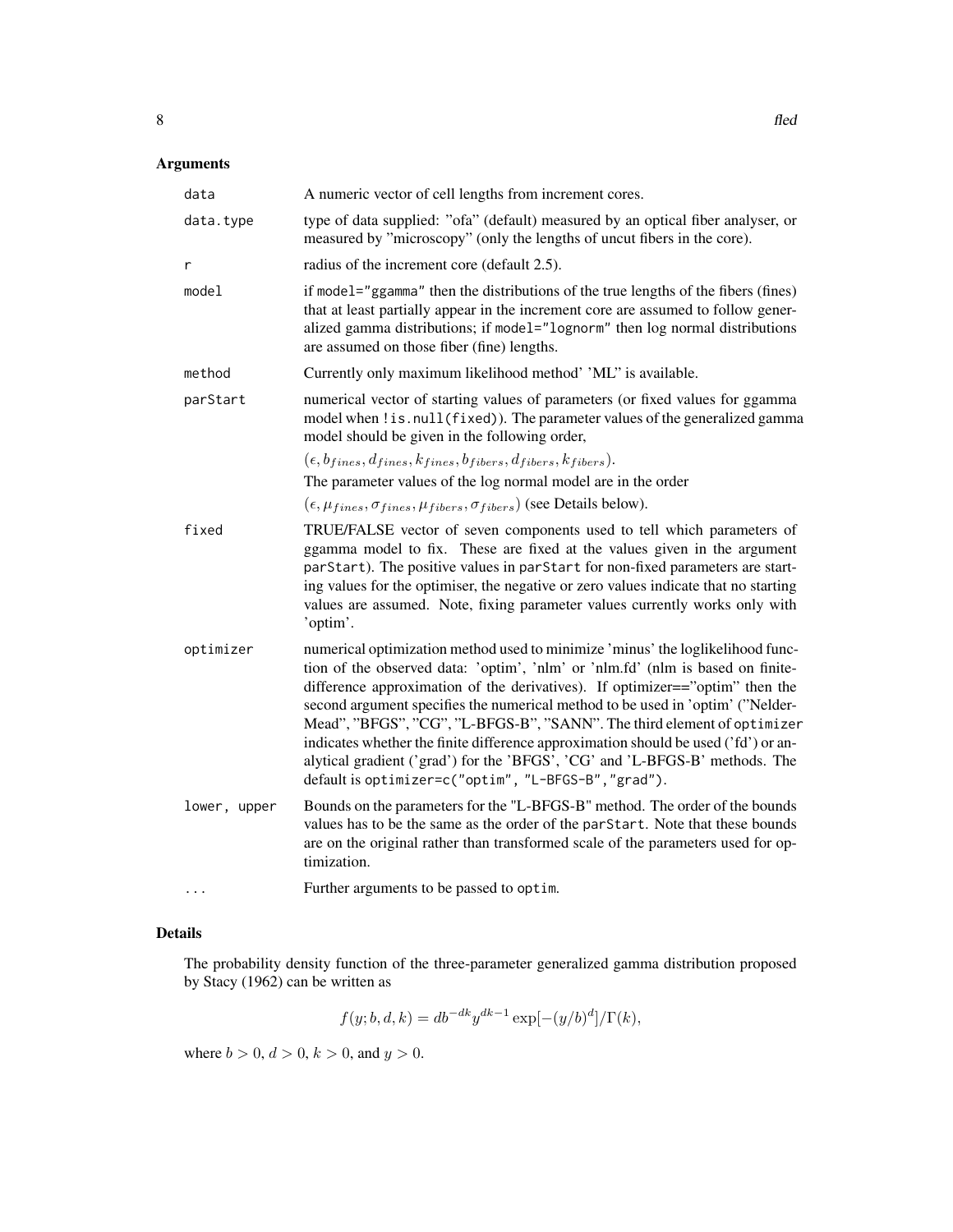<span id="page-8-0"></span>fled the contract of the contract of the contract of the contract of the contract of the contract of the contract of the contract of the contract of the contract of the contract of the contract of the contract of the contr

The probability density function of the log normal distribution can be written as

$$
f(y; \mu, \sigma) = \exp[-(\log(y) - \mu)^2/(2\sigma^2)]/(y\sigma\sqrt{2\pi}),
$$

where  $\sigma > 0$  and  $y > 0$ .

# Value

| cov.par    | approximate covariance matrix of the estimated parameters.                 |
|------------|----------------------------------------------------------------------------|
| cov.logpar | approximate covariance matrix of the transformed estimated parameters.     |
| loglik     | the log likelihood value corresponding to the estimated parameters.        |
| model      | model used                                                                 |
| mu.fibers  | estimated mean value of the fiber lengths in the standing tree.            |
| mu.fines   | estimated mean value of the fine lengths in the standing tree.             |
| mu.cell1   | estimated mean value of the cell lengths in the standing tree.             |
| prop.fines | estimated proportion of fines in the standing tree.                        |
| par        | the estimated parameters on the original scale.                            |
| logpar     | the estimated values of the transformed parameters.                        |
| termcode   | an integer indicating why the optimization process terminated (see optim). |
| conv       | indicates why the optimization algorithm terminated.                       |
| iterations | number of iterations of the optimization method taken to get convergence.  |
| fixed      | TRUE/FALSE vector denoting if a parameter of ggamma model is fixed or not. |
| n          | number of observations                                                     |

# Warning

Fixing the parameters with the generalized gamma model may lead to unstable results of the optim method.

# Note

The idea and some of the code for fixing parameters with optim() is due to Barry Rowlingson, October 2011.

# Author(s)

Sara Sjöstedt de Luna, Konrad Abramowicz, Natalya Pya Arnqvist

#### References

Svensson, I., Sjöstedt de Luna, S., Bondesson, L. (2006). Estimation of wood fibre length distributions from censored data through an EM algorithm. *Scandinavian Journal of Statistics*, 33(3), 503–522.

Chen, Z. Q., Abramowicz, K., Raczkowski, R., Ganea, S., Wu, H. X., Lundqvist, S. O., Mörling, T., Sjöstedt de Luna, S., Gil, M.R.G., Mellerowicz, E. J. (2016). Method for accurate fiber length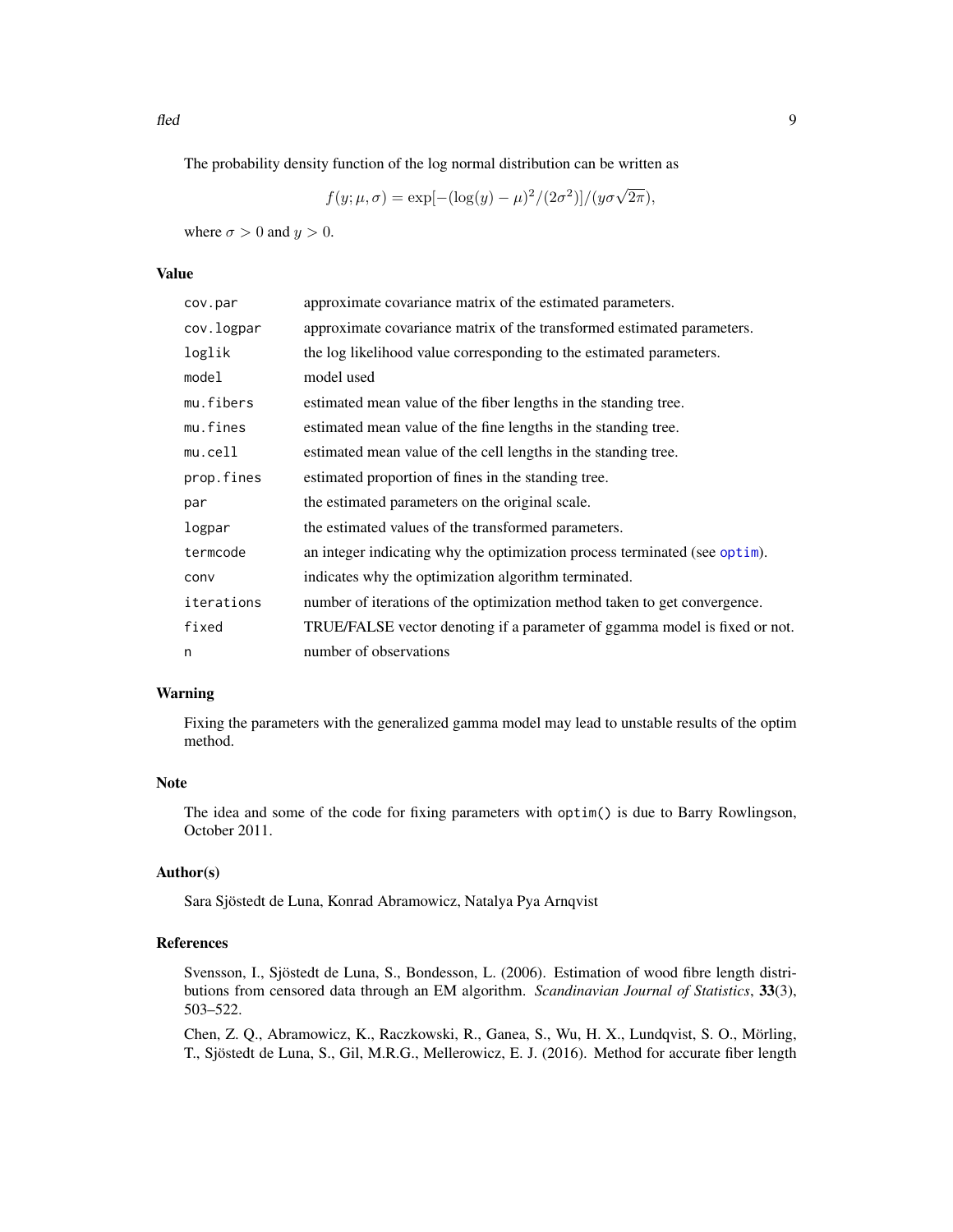determination from increment cores for large-scale population analyses in Norway spruce. *Holzforschung*. Volume 70(9), 829–838.

Stacy, E. W. (1962). A generalization of the gamma distribution. *Annals of Mathematical Statistics*, 33(3), 1187–1192.

# Examples

```
library(fiberLD)
## using microscopy data (uncut fiber lengths in the increment core)
data(microscopy)
dat <- microscopy[1:200]
m1 <- fled(data=dat,data.type="microscopy",model="ggamma",r=2.5)
summary(m1)
plot(m1)
## and with log normal model...
m2 <- fled(data=dat,data.type="microscopy",model="lognorm",r=2.5)
summary(m2)
plot(m2)
## Not run:
## using data measured by an optical fiber analyser
data(cell.length)
d1 <- fled(data=cell.length,model="lognorm",r=6)
summary(d1)
plot(d1)
x11()
plot(d1,density.scale="uncut.core")
## change the model to generalized gamma
## and set lower and upper bounds on the parameters for
## the "L-BFGS-B" method ...
d2 <- fled(data=cell.length,model="ggamma",r=6,lower=c(.12,1e-3,.05,rep(.3,4)),
      upper=c(.5,2,rep(7,5)))
d2
summary(d2)
plot(d2,select=1)
## End(Not run)
```
microscopy *Data of uncut fiber lengths in the increment core*

#### Description

Simulated data of lengths of uncut fibers in the increment core (as measured by microscopy), under the assumption that the true lengths of those fibers that at least partially appear in the increment core follow a generalized gamma distribution with parameters par=c(2.4, 3.3, 1.5). Useful for illustrating the use of fled().

<span id="page-9-0"></span>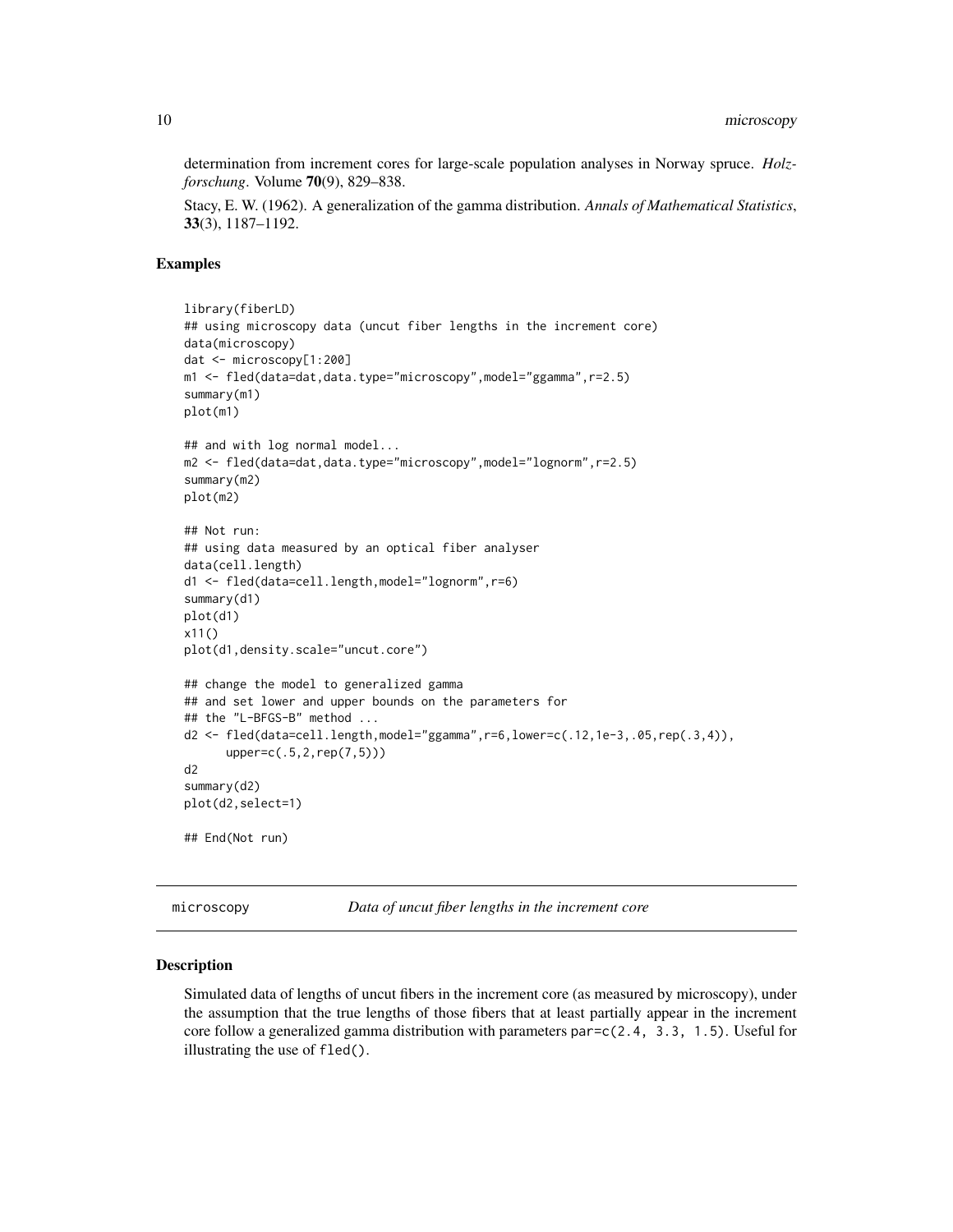#### <span id="page-10-0"></span>plot.fled 11

# Usage

data(microscopy)

# Format

microscopy is a vector of 300 fiber lengths simulated from the density

```
dx.fibers.micro(x, par, r=2.5, model="ggamma") with parameters par=c(2.4, 3.3, 1.5)
```
plot.fled *FLED plotting*

# Description

The function takes a fled object produced by fled() and creates several density plots. When the data consists of cell lengths from the increment core measured by an optical fiber analyzer ("ofa"), the function creates a histogram of the given data values together with the estimated density of the mixture model and two separate plots of the estimated fiber and fine lengths densities in the standing tree. With a microscopy sample (consisting of the lengths of uncut fibers in the increment core) the function creates two plots, a histogram of the given data with the estimated density of lenghts of the uncut fibers in the increment core and the estimated fiber length density in the standing tree.

# Usage

```
## S3 method for class 'fled'
plot(x,select=NULL, density.scale="tree", rvec=NULL, xlab=NULL,
                   ylab=NULL, main=NULL, col=4, lwd=2, ...)
```
# Arguments

| a fled object as produced by fled().                                                                                                                                                                                                                                                                                                                                                                                   |
|------------------------------------------------------------------------------------------------------------------------------------------------------------------------------------------------------------------------------------------------------------------------------------------------------------------------------------------------------------------------------------------------------------------------|
| allows one plot to be selected for printing. e.g., if you just want the plot for the<br>fiber length density set select=2. When 'NULL' (default) all three plots are<br>plotted.                                                                                                                                                                                                                                       |
| one of three options which define the scale on which the fiber/fine length den-<br>sities should be plotted: "tree" (default) plots the estimated densities of the<br>fiber/fine lengths in the tree, "uncut.core" plots densities of cell lengths of those<br>cells that at least partially appear in the increment core, "core" plots densities of<br>the observed (cut or uncut) cell lengths in the increment core |
| values of cell lengths used to get estimates of densities.                                                                                                                                                                                                                                                                                                                                                             |
| If supplied then this will be used as the x label for all plots.                                                                                                                                                                                                                                                                                                                                                       |
| If supplied then this will be used as the y label for all plots.                                                                                                                                                                                                                                                                                                                                                       |
| Used as title for plots if supplied.                                                                                                                                                                                                                                                                                                                                                                                   |
| defines the color used for density plotting.                                                                                                                                                                                                                                                                                                                                                                           |
| defines the line width.                                                                                                                                                                                                                                                                                                                                                                                                |
| other graphics parameters to pass on to plotting commands.                                                                                                                                                                                                                                                                                                                                                             |
|                                                                                                                                                                                                                                                                                                                                                                                                                        |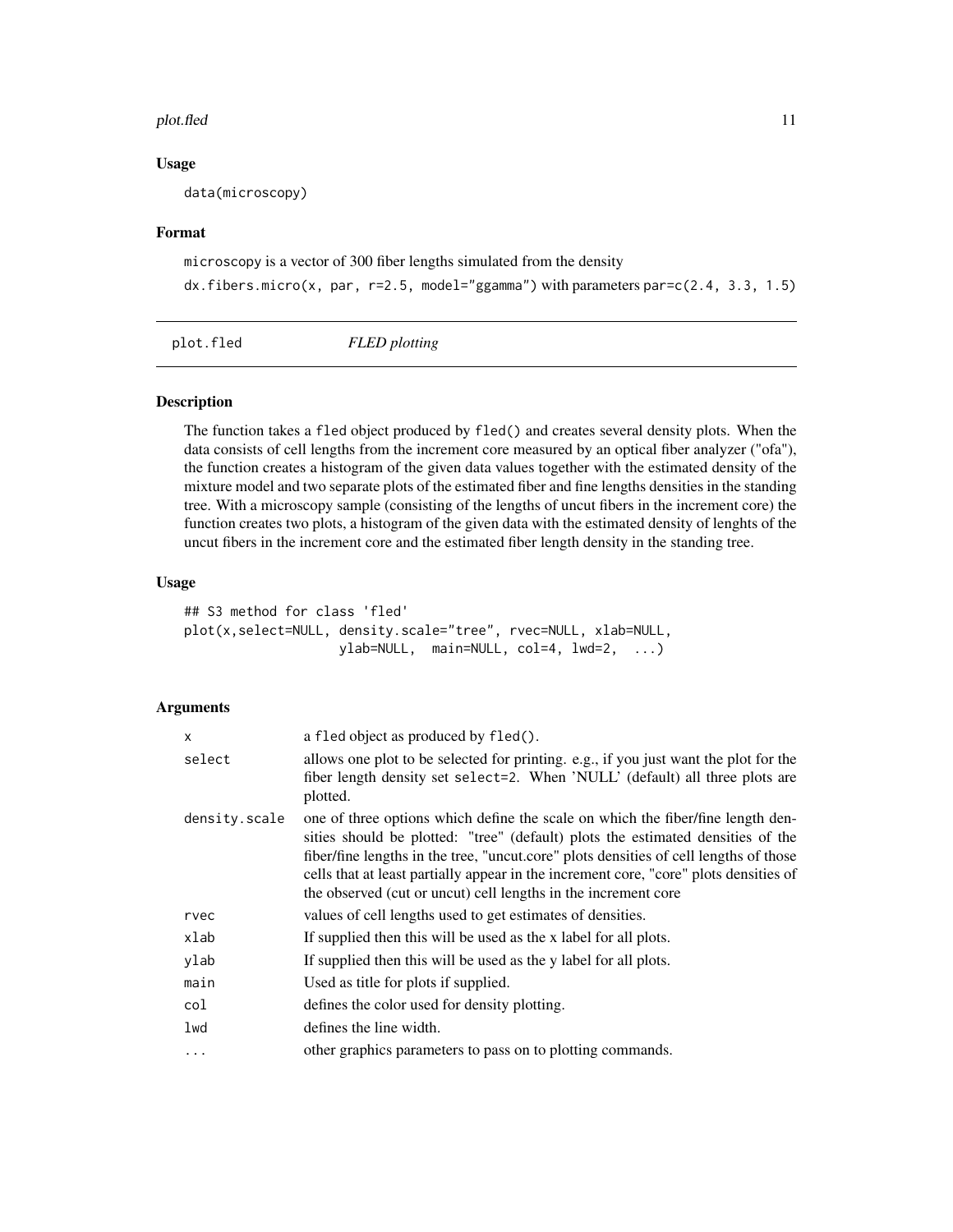# <span id="page-11-0"></span>Value

The function generates plots.

# Author(s)

Sara Sjöstedt de Luna, Konrad Abramowicz, Natalya Pya Arnqvist

# References

Svensson, I., Sjöstedt de Luna, S., Bondesson, L. (2006). Estimation of wood fibre length distributions from censored data through an EM algorithm. *Scandinavian Journal of Statistics*, 33(3), 503–522.

Chen, Z. Q., Abramowicz, K., Raczkowski, R., Ganea, S., Wu, H. X., Lundqvist, S. O., Mörling, T., Sjöstedt de Luna, S., Gil, M.R.G., Mellerowicz, E. J. (2016). Method for accurate fiber length determination from increment cores for large-scale population analyses in Norway spruce. *Holzforschung*. Volume 70(9), 829–838.

# See Also

[fled](#page-6-1)

# Examples

## see ?fled help files

print.fled *Print a fiber length determination object.*

# Description

The default print method for a fled object.

#### Usage

## S3 method for class 'fled'  $print(x, \ldots)$ 

# Arguments

x, ... fitted model objects of class fled as produced by fled().

#### Details

Prints the model, type of data, estimated model parameters, optimized value of the minus log likelihood and number of observations supplied.

#### Author(s)

Sara Sjöstedt de Luna, Konrad Abramowicz, Natalya Pya Arnqvist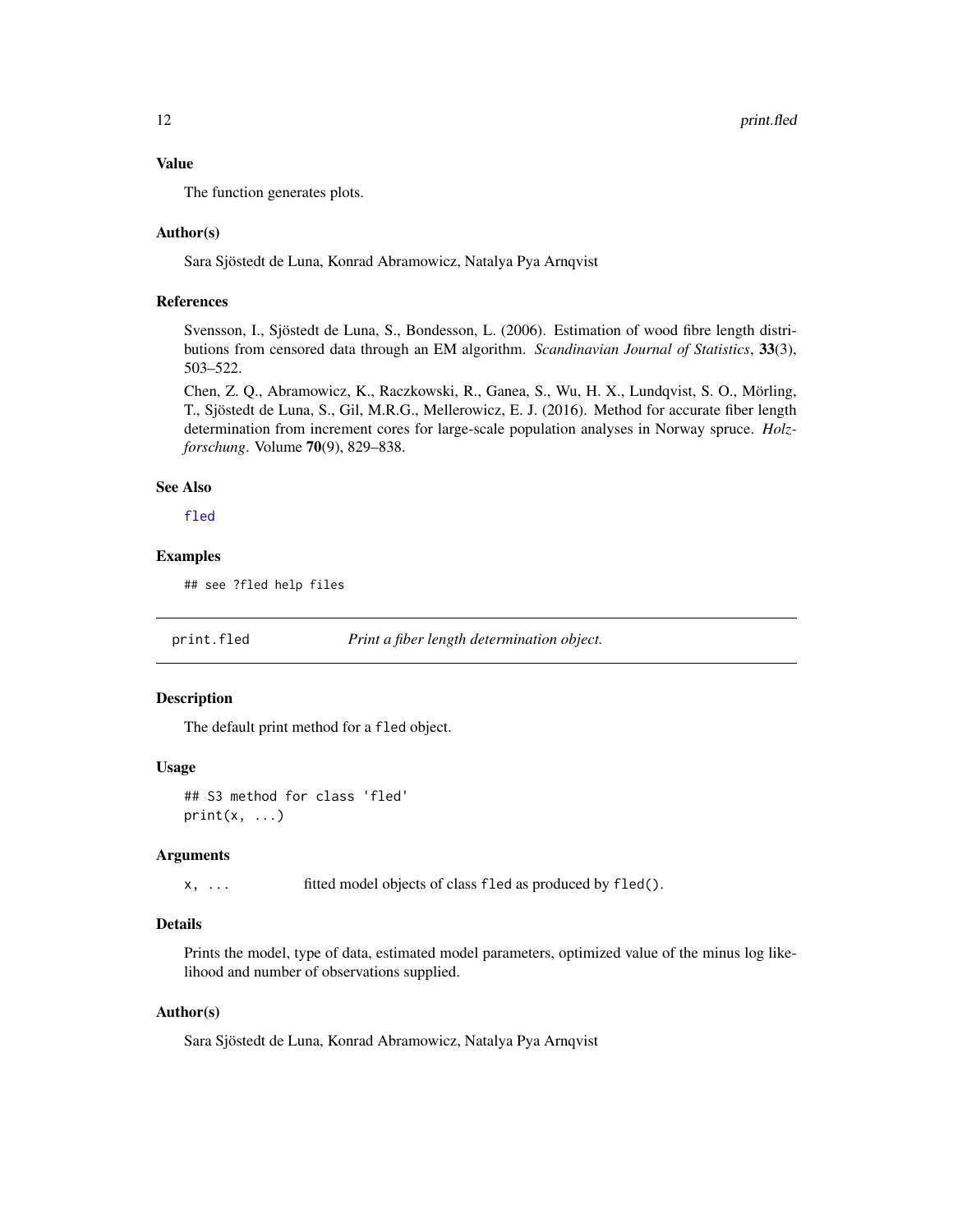# <span id="page-12-0"></span>Description

Takes a fled object produced by fled() and produces various useful summaries from it.

# Usage

```
## S3 method for class 'fled'
summary(object,...)
## S3 method for class 'summary.fled'
print(x, digits = max(3, getOption("digits") - 3),...)
```
# Arguments

| object                  | a fitted fled object as produced by fled().          |
|-------------------------|------------------------------------------------------|
| x.                      | a summary. fled object produced by summary. fled().  |
| digits                  | controls the number of digits printed in the output. |
| $\cdot$ $\cdot$ $\cdot$ | other arguments.                                     |

# Value

summary.fled produces the following list of summary information for a fled object.

| fixed       | is a logical vector for any model parameters that are fixed        |
|-------------|--------------------------------------------------------------------|
| n           | number of observations                                             |
| loglik      | minimized minus log likelihood for the model                       |
| model       | the model used                                                     |
| method      | 'ML' method used                                                   |
| data.type   | type of data used                                                  |
| conv        | indicates why the optimization algorithm terminated                |
| p.table     | table of model parameters                                          |
| ss.table    | table of summary statistics for cell lengths in the increment core |
| w.fine      | table of summary statistics for fine lengths in the standing tree  |
| w.fiber     | table of summary statistics for fiber lengths in the standing tree |
| mean.w      | expected value of the cell lengths in the standing tree            |
| eps.tree    | proportion of fines in the standing tree                           |
| se.eps.tree | standard error of eps.tree                                         |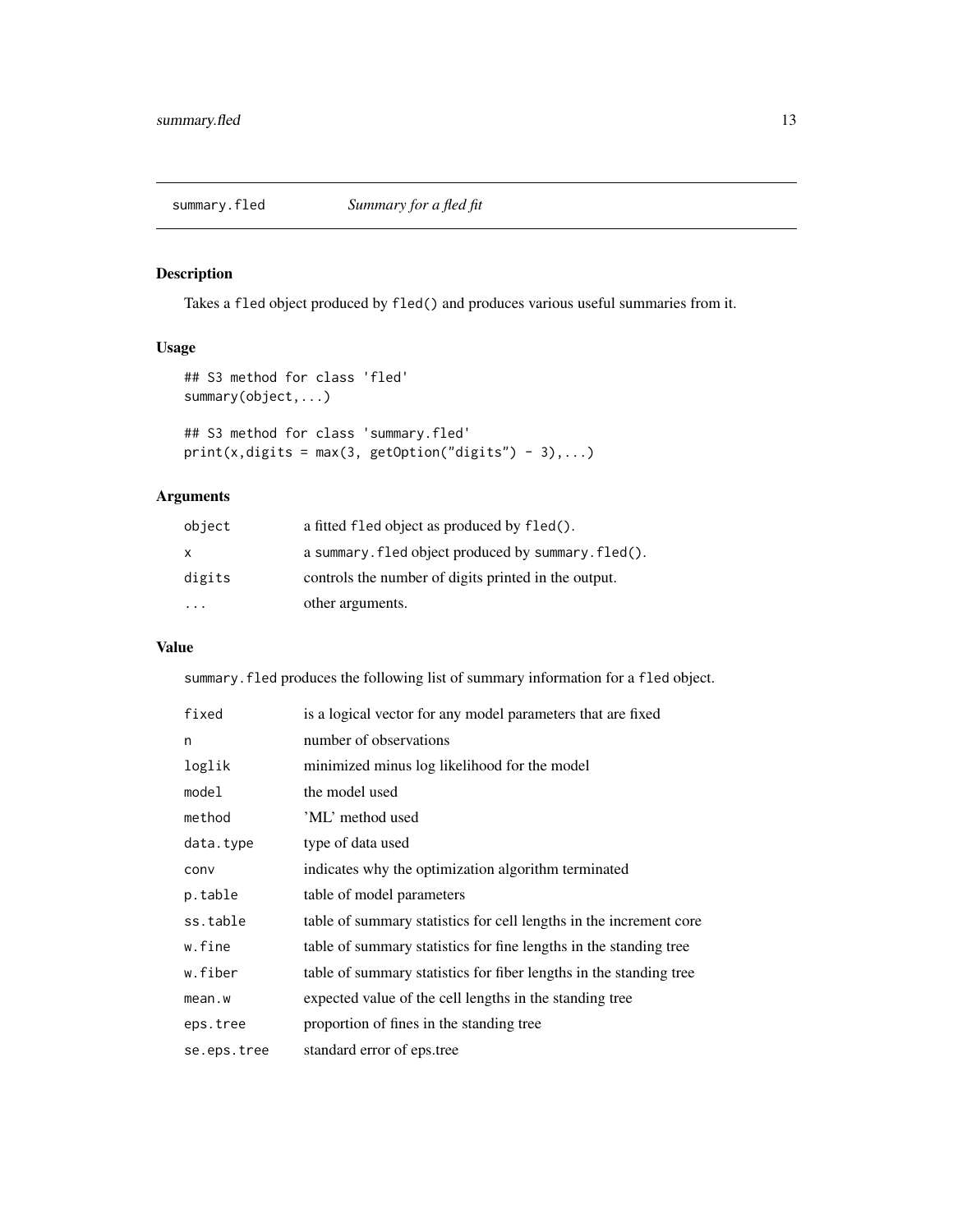# <span id="page-13-0"></span>Author(s)

Sara Sjöstedt de Luna, Konrad Abramowicz, Natalya Pya Arnqvist

#### References

Svensson, I., Sjöstedt de Luna, S., Bondesson, L. (2006). Estimation of wood fibre length distributions from censored data through an EM algorithm. *Scandinavian Journal of Statistics*, 33(3), 503–522.

Chen, Z. Q., Abramowicz, K., Raczkowski, R., Ganea, S., Wu, H. X., Lundqvist, S. O., Mörling, T., Sjöstedt de Luna, S., Gil, M.R.G., Mellerowicz, E. J. (2016). Method for accurate fiber length determination from increment cores for large-scale population analyses in Norway spruce. *Holzforschung*. Volume 70(9), 829–838.

# See Also

[fled](#page-6-1)

# Examples

## see ?fled help files